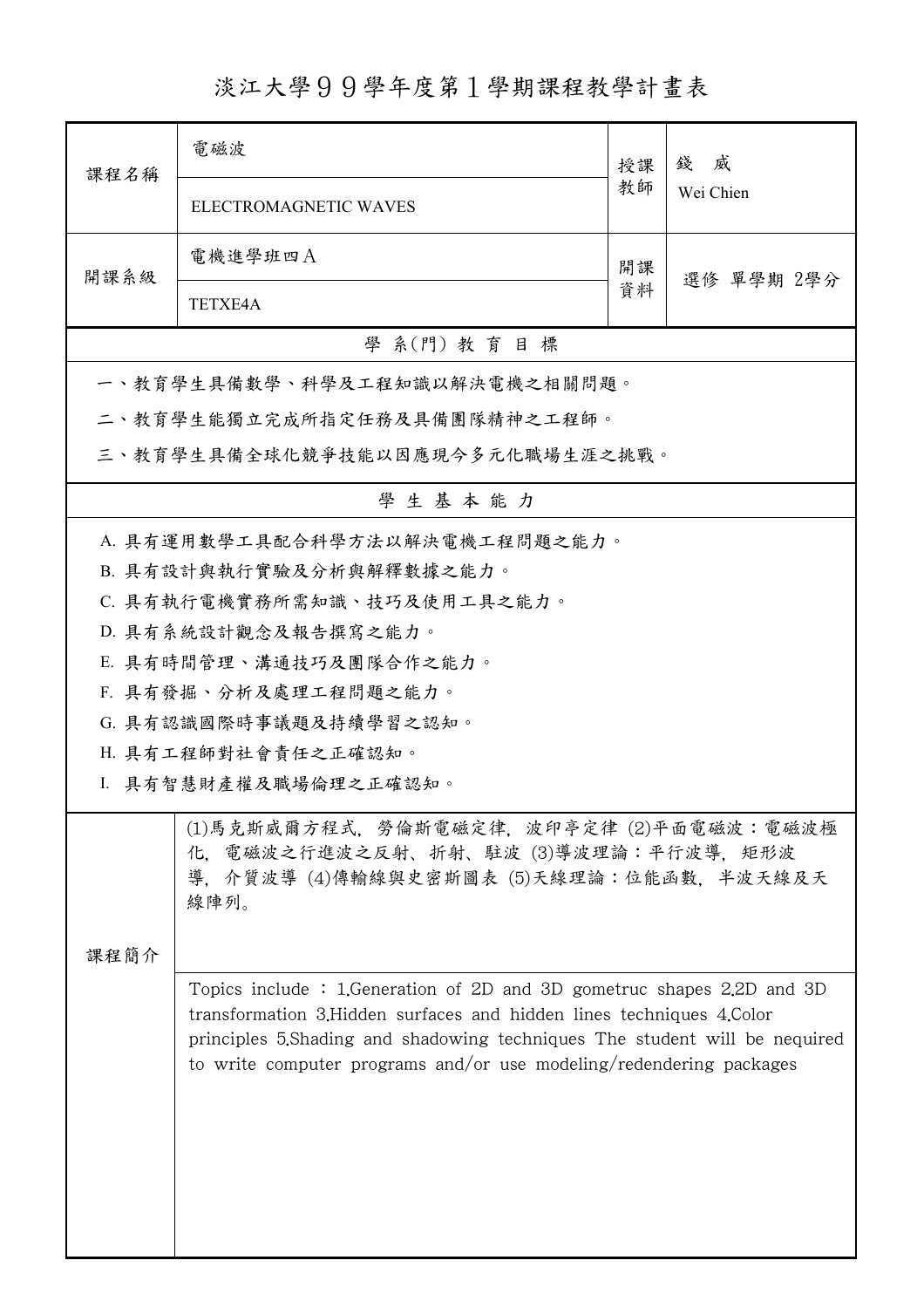本課程教學目標與目標層級、學生基本能力相關性

一、目標層級(選填): (一)「認知」(Cognitive 簡稱C)領域:C1 記憶、C2 瞭解、C3 應用、C4 分析、 C5 評鑑、C6 創造 (二)「技能」(Psychomotor 簡稱P)領域:P1 模仿、P2 機械反應、P3 獨立操作、 P4 聯結操作、P5 自動化、P6 創作 (三)「情意」(Affective 簡稱A)領域:A1 接受、A2 反應、A3 重視、A4 組織、 A5 內化、A6 實踐

二、教學目標與「目標層級」、「學生基本能力」之相關性:

 (一)請先將課程教學目標分別對應前述之「認知」、「技能」與「情意」的各目標層級, 惟單項教學目標僅能對應C、P、A其中一項。

 (二)若對應「目標層級」有1~6之多項時,僅填列最高層級即可(例如:認知「目標層級」 對應為C3、C5、C6項時,只需填列C6即可,技能與情意目標層級亦同)。

 (三)再依據所訂各項教學目標分別對應該系「學生基本能力」。單項教學目標若對應「學 生基本能力」有多項時,則可填列多項「學生基本能力」(例如:「學生基本能力」可 對應A、AD、BEF時,則均填列)。

| 序              | 教學目標(中文)                                                  |                                       |                                                                     | 相關性            |             |  |  |  |
|----------------|-----------------------------------------------------------|---------------------------------------|---------------------------------------------------------------------|----------------|-------------|--|--|--|
| 號              |                                                           |                                       | 教學目標(英文)                                                            | 目標層級           | 學生基本能力      |  |  |  |
| $\mathbf{1}$   | 使同學理解並應用電磁波各種物理<br>現象及數學方程                                |                                       | To familiarize the student<br>with basic principles and<br>methods. | C <sub>4</sub> | <b>ABCF</b> |  |  |  |
|                | 教學目標之教學策略與評量方法                                            |                                       |                                                                     |                |             |  |  |  |
| 序<br>號         | 教學目標                                                      |                                       | 教學策略                                                                | 評量方法           |             |  |  |  |
| 1              | 使同學理解並應用電磁波各種物理<br>現象及數學方程                                |                                       | 課堂講授                                                                | 小考、期中考、期末考     |             |  |  |  |
|                | 授課進度表                                                     |                                       |                                                                     |                |             |  |  |  |
| 週次             | 日期                                                        |                                       | 内 容 (Subject/Topics)                                                | 備註             |             |  |  |  |
| $\mathbf{1}$   | 09/13                                                     | Introduction to Electromagnetic Waves |                                                                     |                |             |  |  |  |
| $\overline{2}$ | Introduction to Electromagnetic Waves<br>09/20            |                                       |                                                                     |                |             |  |  |  |
| 3              | 09/27                                                     | Transmission-Line Equations           |                                                                     |                |             |  |  |  |
| 4              | 10/04                                                     | Transmission-Line Equations           |                                                                     |                |             |  |  |  |
| 5              | Wave Characteristics on Finite Transmission Line<br>10/11 |                                       |                                                                     |                |             |  |  |  |
| 6              | Wave Characteristics on Finite Transmission Line<br>10/18 |                                       |                                                                     |                |             |  |  |  |
| 7              | The Smith Chart<br>10/25                                  |                                       |                                                                     |                |             |  |  |  |
|                | The Smith Chart<br>8<br>11/01                             |                                       |                                                                     |                |             |  |  |  |
| 9              | Transmission-Line Impedance Matching<br>11/08             |                                       |                                                                     |                |             |  |  |  |
|                |                                                           |                                       |                                                                     |                |             |  |  |  |